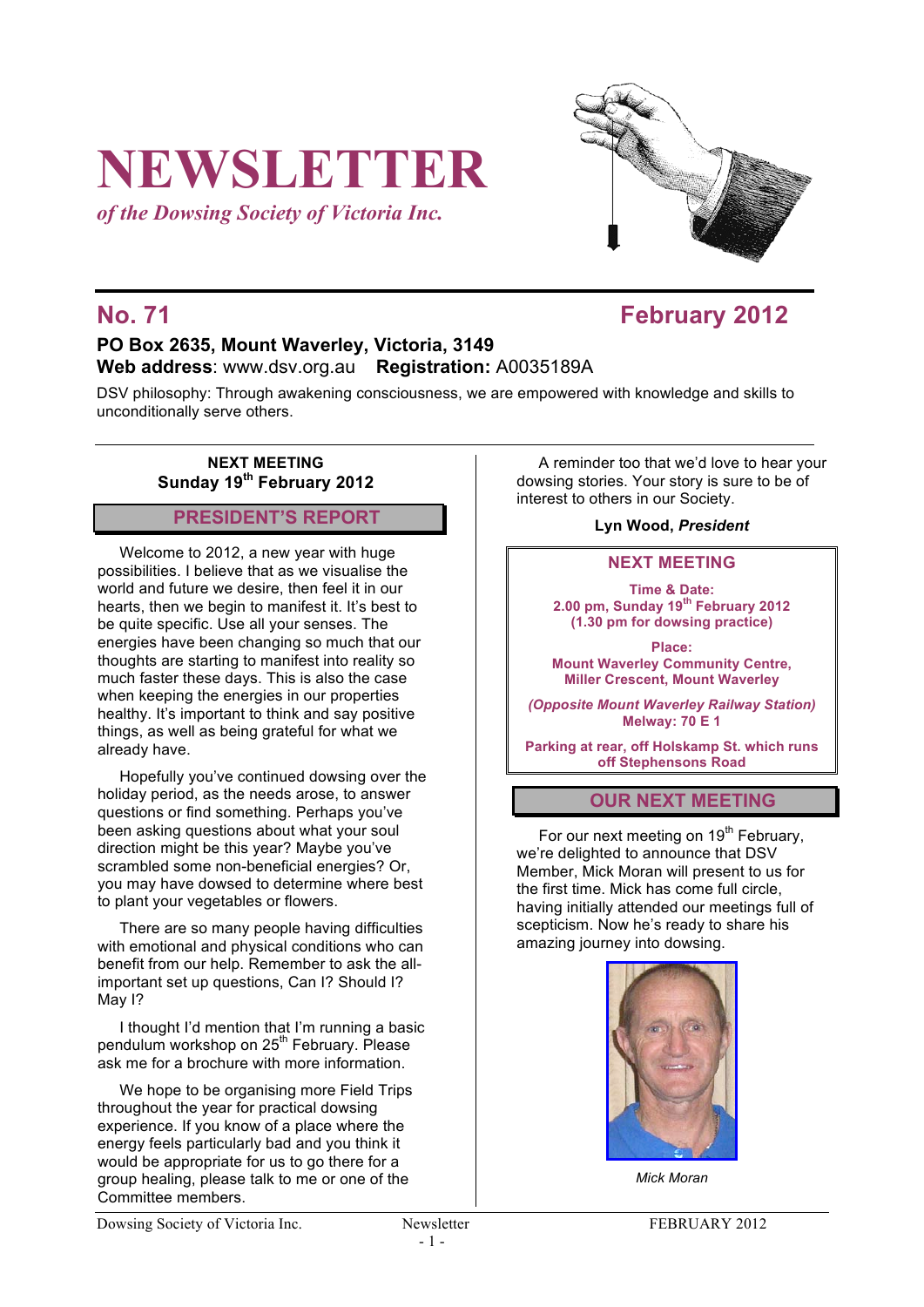

## **OUR LAST MEETING**

Our last speaker on 27<sup>th</sup> November 2011 was Jane Verity, founder and president of Dementia Care Australia - and the person who has developed *Spark of Life.*

Jane's presentation was enthusiastically welcomed by all who attended -such a happy. warm, inspirational person. She shared so much of her vision to help people with dementia and also told her very personal story about its impact on herself and her family.



*Mary Ward and Jane Verity*



5 Wattlebird Way Healesville Vic 3777 PO Box 657 Healesville Vic 3777 Phone: (03) 5962 6973 or 0411 485 098 Email: maryjward@bigpond.com puresound33essences@bigpond.com www.puresoundessences.com

Our meeting opened with some group pendulum work. It was led by Editor, Heather Wilks, who held the intention about transforming negative Astrological Influences and separately, to address feelings of being Stuck, Unhappy and/or Unwell.

Fellow DSV Committee Member, Mary Ward closed the meeting with the delights of her beautiful Crystal and Tibetan Healing Bowls, giving everyone the sense of wonderful relaxation.

*For further information about Spark of Life: http://www.dementiacareaustralia.com/ If you are looking to make a worthwhile charitable donation, please go to the new site: http://www.dementiafoundation.org.au*

## **UPDATING THE DSV CONSTITUTION**

We're still actively looking for a DSV member with the relevant legal experience and understanding of the requirements of the Victorian Department of Justice to help us update the DSV Constitution. We will happily provide a complimentary year's DSV membership as an exchange in energy.

If you're able too assist please contact our President, Lyn Wood on 03 9729 2624, or our Secretary, Alan Robison on 03 9802 3956. We look forward to hearing.

#### **CELL REGENERATION**

*A welcome article by Dr Hazel Wardha*

After viewing a number of astonishing videos on YouTube called "Light of Eternity", about the extraordinary achievements of Russian doctor, Arcady Petrov, I arranged to bring him to Melbourne for a series of exclusive seminars in 2012.

Margaret M. Crutch

Naturopath, Counsellor, Hypnotherapist, Spiritual Healer, Advanced Pranic Healer, Reiki Master

43 Barnes Avenue Burwood 3125 Victoria (03) 9808 4868 margcrutch@bigpond.com



## **DOWSING** WORKSHOPS with Joan Evans

**Experiential Personal** & Environmental weekend workshops.

Phone 5422 6803 www.joanevans.org joanevans@westnet.com.au